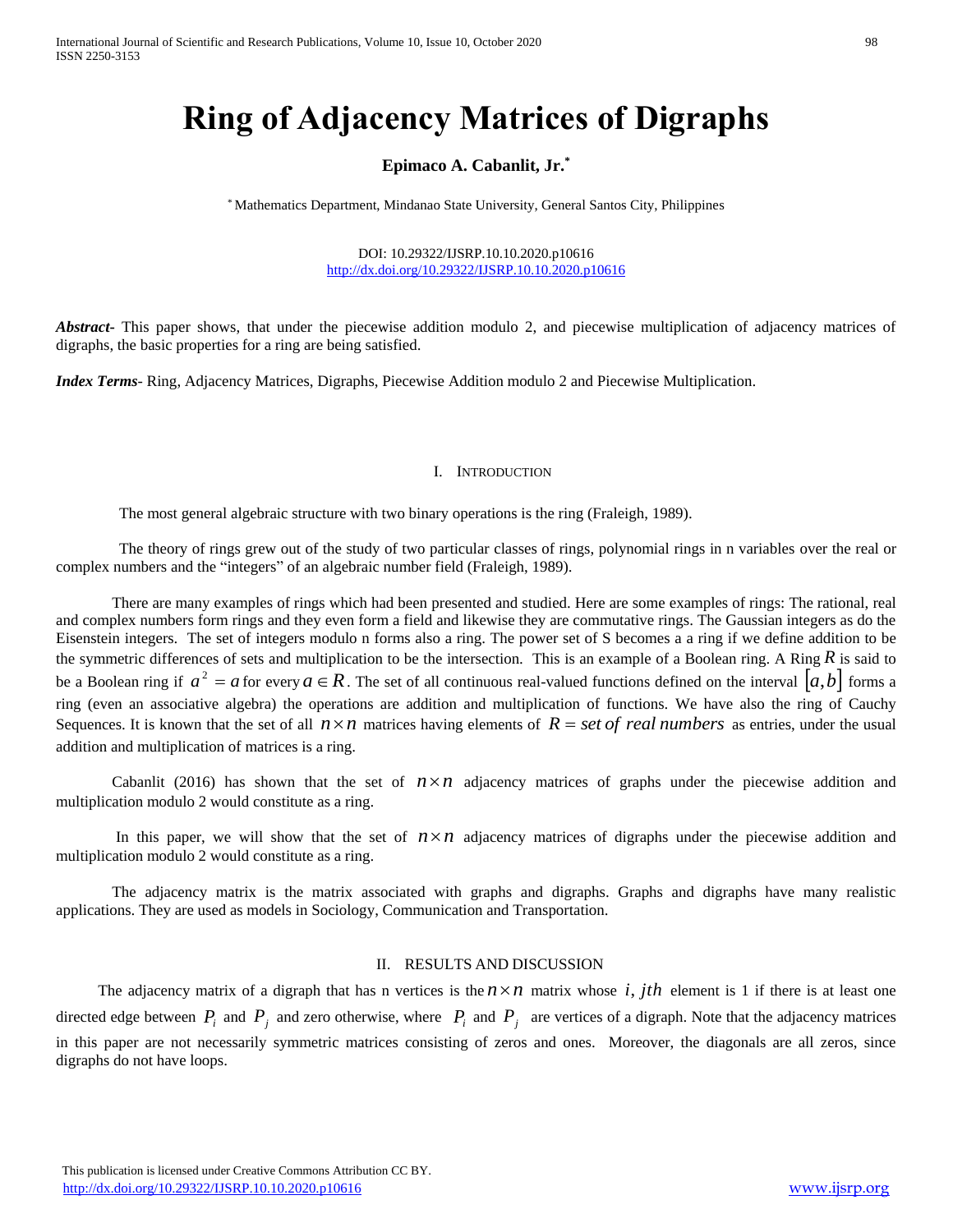We consider the following definitions of sum and product of two adjacency matrices.

**Definition 1.** If  $A = [a_{ij}]$  and  $B = [b_{ij}]$  are  $n \times n$  adjacency matrices of digraphs  $G_1$  and  $G_2$ , then the sum  $A \oplus B$  is the  $n \times n$ adjacency matrix  $C = \left[ c_{ij} \right]$  of a new digraph  $G_3$ , defined by

$$
c_{ij} = a_{ij} + b_{ij} = \begin{cases} 0, & \text{if } a_{ij} + b_{ij} = 0 \text{ or } a_{ij} + b_{ij} > 1 \\ 1, & \text{if } a_{ij} + b_{ij} = 1 \end{cases}.
$$

The matrix C is obtained by adding corresponding elements of  $\vec{A}$  and  $\vec{B}$  with the corresponding definition of the sum of values. This makes the sum of two adjacency matrices to be an adjacency matrix of another digraph.

**Definition 2.** If  $A = [a_{ij}]$  and  $B = [b_{ij}]$  are  $n \times n$  adjacency matrices of digraphs  $G_1$  and  $G_2$ , then the product  $A \otimes B$  is the  $n \times n$  adjacency matrix  $C = \left[ c_{ij} \right]$  of a new digraph  $G_3$  , defined by

$$
c_{ij} = a_{ij}b_{ij} = \begin{cases} 0, \text{if } a_{ij} = 0 \text{ or } b_{ij} = 0, \text{ or } a_{ij} = 0 \text{ and } b_{ij} = 0 \\ 1, \text{if } a_{ij} = 1 \text{ and } b_{ij} = 1 \end{cases}.
$$

The matrix C is obtained by multiplying corresponding elements of  $\vec{A}$  and  $\vec{B}$  with the corresponding definition of the product. This makes the product of two adjacency matrices to be an adjacency matrix of another digraph.

With the above definitions of sum and product, we can now state that the set of  $n \times n$  adjacency matrices together with these two binary operations constitute a ring.

**Theorem 1.** The set R of  $n \times n$  adjacency matrices of digraphs together with the sum  $\oplus$  in **Definition 1** and product  $\otimes$  in **Definition 2** is a ring.

Proof: To prove we must satisfy the eight  $(8)$  properties of a ring. Note that  $R$  is a non empty set.

*Property 1. The operation is a binary operation.*

From **Definition 1,** it is clear that the sum of two  $n \times n$  adjacency matrices is also an adjacency matrix. Moreover, the diagonals are all zeros.

*Property 2. The binary operation is associative.*

Let  $A = [a_{ij}]$ ,  $B = [b_{ij}]$  and  $C = [c_{ij}]$  be  $n \times n$  adjacency matrices of graphs  $G_1$ ,  $G_2$  and  $G_3$ , respectively. Then  $A \oplus [B \oplus C] = [A \oplus B] \oplus C$  . This follows from the fact that addition of  $n \times n$  matrices is associative.

Property 3. The existence of an identity element E in R such that  $E\oplus A=A\oplus E=A$  for  $\operatorname{all} A\in R.$  (This element E is an identity *element for*  $\oplus$  *on R*).

The identity element in this case is the adjacency matrix whose entries are zeros.

That is 
$$
E = \begin{bmatrix} 0 & 0 & 0 & \cdots & 0 \\ 0 & 0 & 0 & \cdots & 0 \\ 0 & 0 & 0 & \cdots & 0 \\ \vdots & \vdots & \vdots & \ddots & \vdots \\ 0 & 0 & 0 & \cdots & 0 \end{bmatrix}
$$
.

 This publication is licensed under Creative Commons Attribution CC BY. <http://dx.doi.org/10.29322/IJSRP.10.10.2020.p10616> [www.ijsrp.org](http://ijsrp.org/)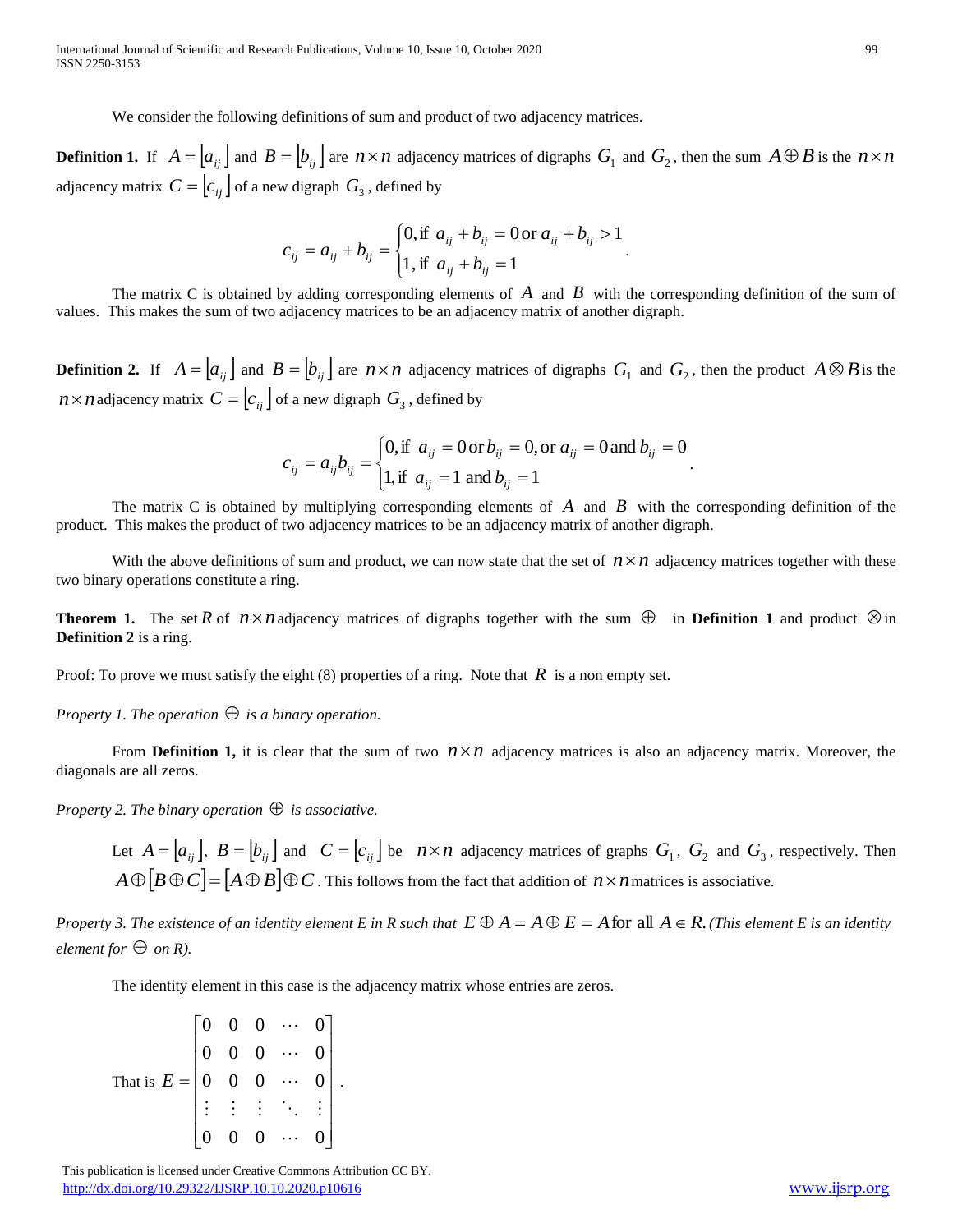*Property 4. The existence of additive inverse.*

The elements of the additive inverse of A, an  $n \times n$  adjacency matrix are defined as follows: Suppose  $a_{ij}$  are the elements of A, we let  $-a_{ij}$  to be the corresponding elements of  $-A$ , where  $-A$  is the additive inverse of A. Then, we have:

$$
-a_{ij} = \begin{cases} 0, & \text{if } a_{ij} = 0 \\ 1, & \text{if } a_{ij} = 1 \end{cases}
$$
. Thus, the inverse of A is A itself.

As an example: Suppose 
$$
A = \begin{bmatrix} 0 & 0 & 1 \\ 0 & 0 & 1 \\ 1 & 1 & 0 \end{bmatrix}
$$
, then  $-A = \begin{bmatrix} 0 & 0 & 1 \\ 0 & 0 & 1 \\ 1 & 1 & 0 \end{bmatrix}$ . Thus, the inverse of A is A itself.

*Property 5. The binary operation is commutative.*

The commutative law follows from the fact that addition of matrices is commutative.

*Property 6. The operation is a binary operation.*

From **Definition 2,** it is clear that the product of two  $n \times n$  adjacency matrices is also an adjacency matrix. Moreover, the entries are either zeros or ones and the diagonals are all zeros.

*Property 7. The binary operation is associative.*

Let 
$$
A = [a_{ij}]
$$
,  $B = [b_{ij}]$  and  $C = [c_{ij}]$ , then we have  
\n
$$
A \otimes (B \otimes C) = [a_{ij}] \otimes [b_{ij}] \otimes [c_{ij}]
$$
\n
$$
= [a_{ij}] \otimes [b_{ij}c_{ij}]
$$
\n
$$
= [a_{ij}(b_{ij}c_{ij})]
$$
\n
$$
= [(a_{ij}b_{ij})c_{ij}]
$$
\n
$$
= [a_{ij}b_{ij}] \otimes [c_{ij}]
$$
\n
$$
= [a_{ij}b_{ij}] \otimes [c_{ij}]
$$
\n
$$
= \{a_{ij} \otimes [b_{ij}]\} \otimes [c_{ij}]
$$
\n
$$
= (A \otimes B) \otimes C.
$$

*Property 8. The Distributive Laws hold.* 

For all A, B, 
$$
C \in R
$$
, we have  
\n $A \otimes (B \oplus C) = (A \otimes B) \oplus (A \otimes C)$  and  $(A \oplus B) \otimes C = (A \otimes B) \oplus (A \otimes C)$ .  
\nLet  $A = [a_{ij}]$ ,  $B = [b_{ij}]$  and  $C = [c_{ij}]$ , then we have